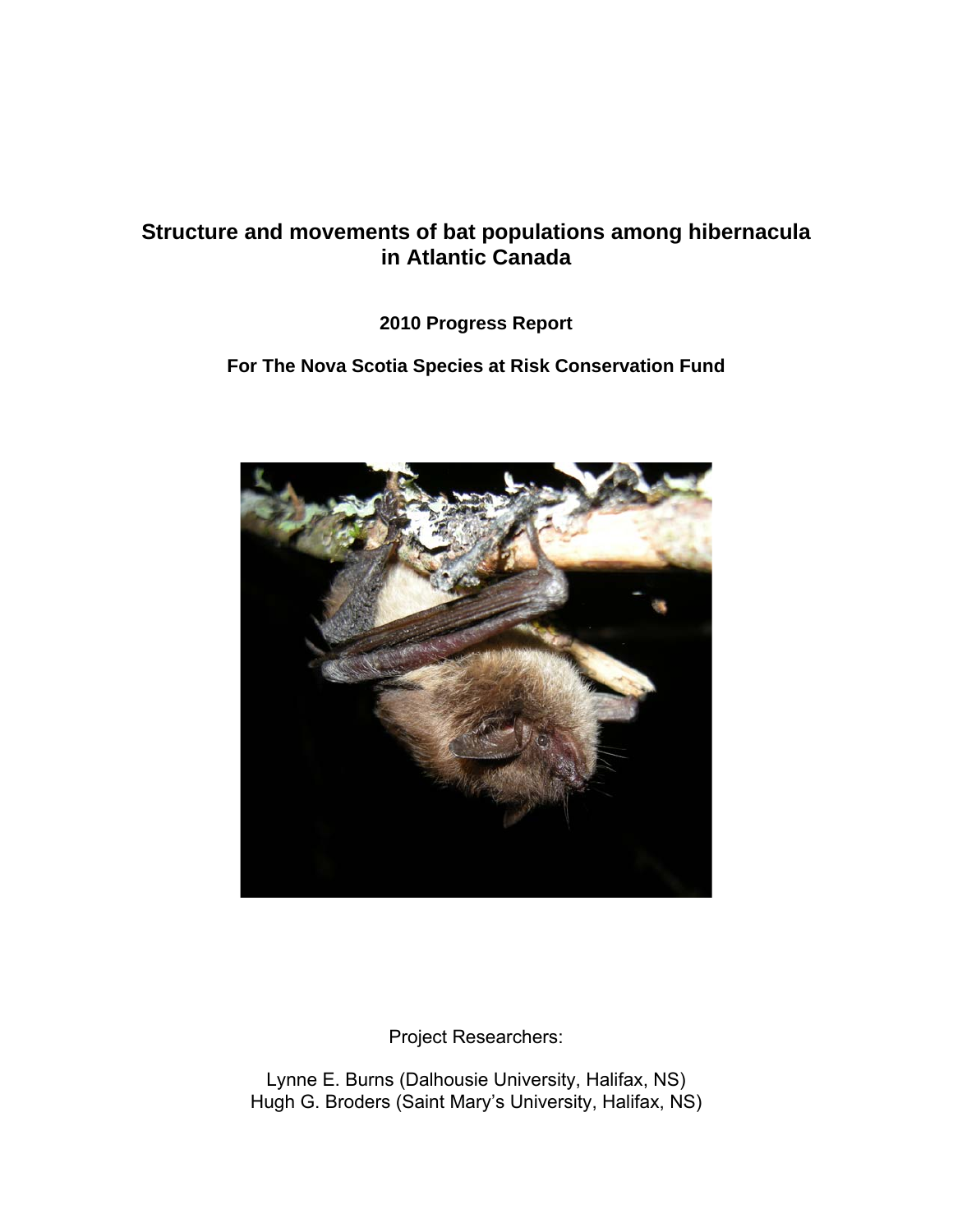#### **Background:**

Bats are an important component to the wildlife complement of an area although they remain in general as a poorly understood group. Bats that are year-round residents of temperate areas begin to vacate summering areas in mid August and migrate to hibernation sites (caves and abandoned mines) to engage in swarming. During swarming, which starts in late summer, mating activity occurs and it is believed that during this time bats undertake movements over tens and possibly hundreds of kilometers among different swarming sites. The dynamics of these activities and movements is poorly understood despite the large implications of how these contribute to the structure and management of bat populations.

In Atlantic Canada there are three species of bats that have confirmed populations, little brown, northern long-eared and tri-colored bats. Data on these bats in this area are limited to over-wintering occurrence records at hibernacula in both Nova Scotia and New Brunswick or as studies on their summer ecology. As such there is little information on how these bat populations are distributed among these swarming and hibernation sites. Other bat banding studies suggest that there is the potential for bats in the region to easily move between known swarming sites in different provinces within the region. If such regular and large scale movements occur it might mean that all resident bats in Nova Scotia and SE New Brunswick represent one single breeding population split among many hibernacula.

#### **Project goal and objectives:**

The goal of this project is to gain insight into the demographics, fall movement dynamics, and population genetic structuring of bats in Atlantic Canada. Our study species are little brown (*Myotis lucifugus*) and northern longeared bats (*M. septentrionalis*). We have five research objectives:

**1).**To assess the distribution of bats among overwintering sites by the tracking of PIT tagged bats.

**2).** To characterize movement patterns and fidelity of bats among hibernacula by conducting trapping sessions at the entrance of several known overwintering sites to record previously tagged bats in the spring and fall.

**3).** To describe the hierarchical genetic structuring of bats within and among hibernacula in order to determine if there is gene flow among these sites.

**4).** To monitor any changes in demographics (e.g., age structure & sex ratios) at individual swarming sites over several years.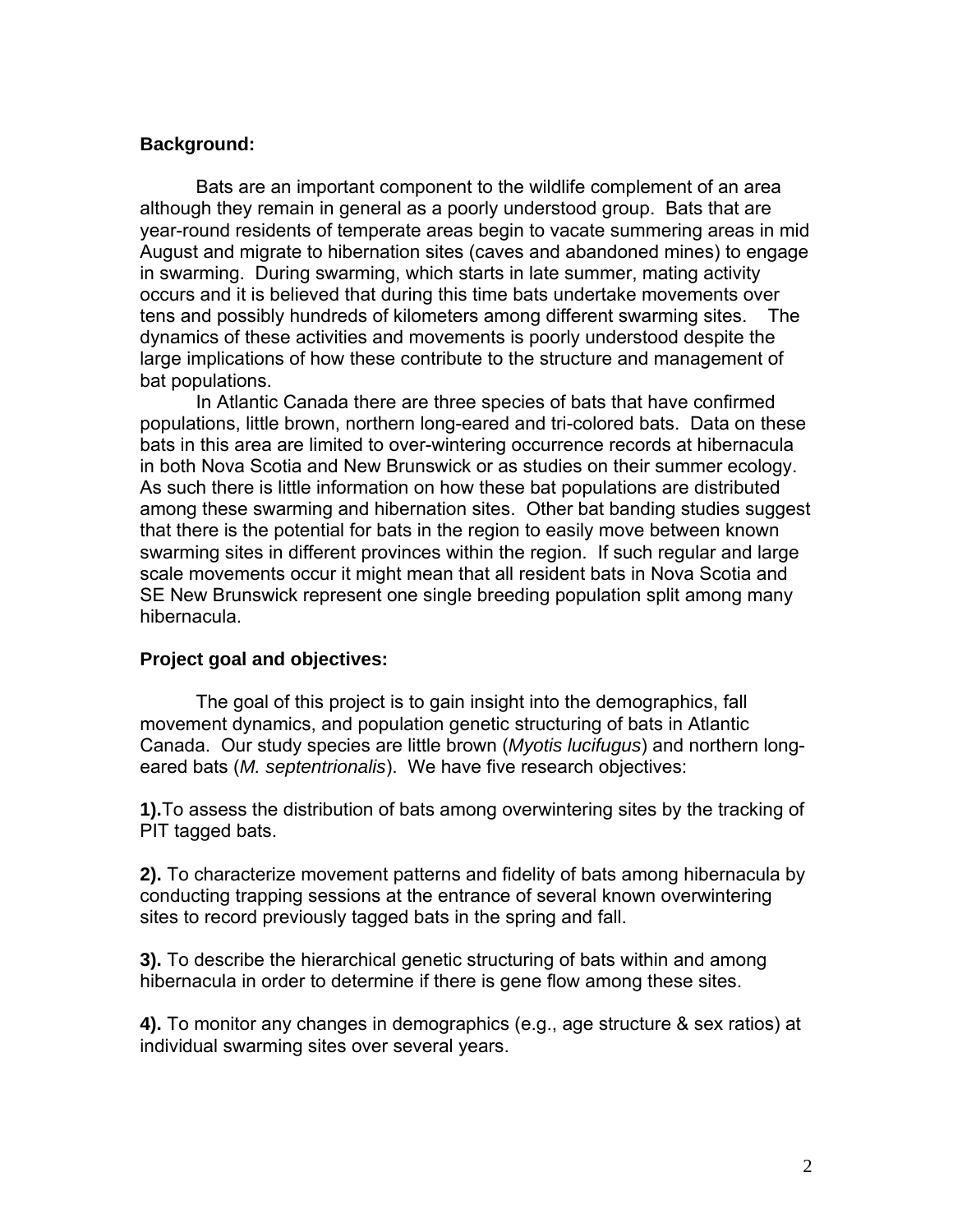**5).** To assess differences (movement patterns, site fidelity and population genetic structure) between little brown and northern long-eared bats and relate these to behavioural and habitat resource differences.



**Figure 1.** Locations of bat hibernacula for the project in Atlantic Canada showing the six sites surveyed in Nova Scotia in 2009 and sites added in New Brunswick in 2010.

# **Summary of work completed to date:**

# *2009*

# *Spring:*

Trapping surveys in were conducted from 02 May to 30 May 2009 over 15 nights. Six sites in total were surveyed in mainland Nova Scotia (Figure 1) including three natural caves and three abandoned mines. A total of 311 bats were captured with captures dominated by little brown bats (*Myotis lucifugus*; 247) followed by northern long-eared bats (*M. septentrionalis*; 61) and lastly tri-colored bats (*Perimyotis subflavus*; 3). Thus little browns composed 79% of all spring captures for 2009. Sex ratios were male biased with ≥80% male captures for little brown and northern long-eared bats, and all tri-colored bats captured were male. Three hundred and seven bats captured were tagged with passivelyintegrated transponder tags (PIT-tags) including 244 little brown, 60 northern long-eared and the three captured tri-colored bats.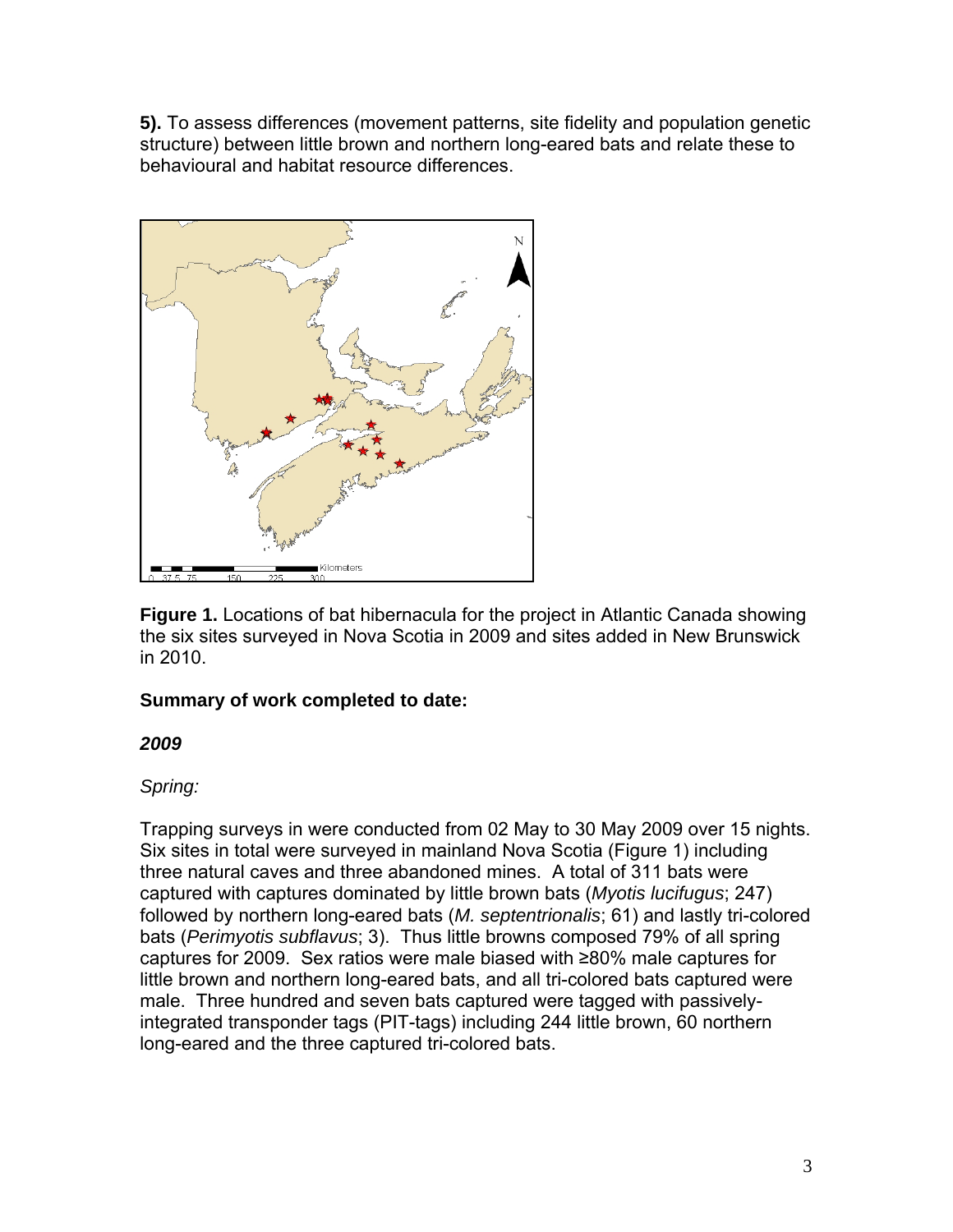### *Fall:*

Fall trapping surveys were conducted from 15 August to 06 October 2009 over 30 nights. The same six sites surveyed in the spring were visited in the fall. A total of 1182 bats were captured with captures again dominated by little brown bats (681) followed by northern long-eared bats (497) and lastly tri-colored bats (4). Sex ratios were also again male biased although less so than the spring. For little brown bats the percent males ranged from 52 to 76%, northern longeared bats ranged from 50 to 71% with and again and all tri-colored bats captured were male. Overall the average percent males for little brown bats was 63% and 62% for northern long-eared bats. Five hundred and nine bats captured were tagged with PIT-tags including 252 little brown, 256 northern longeared and one tri-colored bat.

## *Recaptures of tagged bats:*

In addition to the bats tagged in 2009 we have also tagged bats at a few sites since 2007 making the total number of tagged bats 854. A summary of the number of bats tagged by species (Myotis species only), at each site, is provided in Table 1. We recaptured a total of 15 bats in 2009 and all of these were recaptured at their site of initial capture. All of the recaptures were males except one female little brown bat. One male little brown marked in the fall of 2008 was recaptured in the early spring of 2009 which likely represents an overwintering record of that individual at the site. Overall our recapture rate approximates 1% which is similar to other bat recapture studies using banding.

| $C_{\text{max}}$                                                                     | $M - L -$               | Fameles |                               | Esmalas |
|--------------------------------------------------------------------------------------|-------------------------|---------|-------------------------------|---------|
|                                                                                      | <b>Myotis lucifugus</b> |         | <b>Myotis septentrionalis</b> |         |
| are in brackets.                                                                     |                         |         |                               |         |
| six swarming sites in Nova Scotia. Numbers of recaptures of tagged bats at each site |                         |         |                               |         |
|                                                                                      |                         |         |                               |         |

Table 1. Total number of PIT-tagged bats from 2007 to 2009 by species, sex and site at

|             |              | <b>Myotis lucifugus</b> |              | <b>Myotis septentrionalis</b> |
|-------------|--------------|-------------------------|--------------|-------------------------------|
| <b>Site</b> | <b>Males</b> | <b>Females</b>          | <b>Males</b> | <b>Females</b>                |
| Cave 1      | 35(3)        | 8                       | 20           | 16                            |
| Cave 2      | 24(1)        | 11                      | 14           | 14                            |
| Cave 3      | 89(1)        | 50                      | 31           | 21                            |
| Mine 1      | 36(1)        | 16                      | 27           | 5                             |
| Mine 2      | 48           | 15(1)                   | 36           | 23                            |
| Mine 3      | 164 (7)      | 24                      | 87           | 40                            |

## *2010*

## *Spring:*

Trapping surveys were conducted from 30 April to 31 May 2009 over 14 nights. The same six sites surveyed in 2009 were surveyed in mainland Nova Scotia. A total of 215 bats were captured with 187 little brown bats (*Myotis lucifugus*) and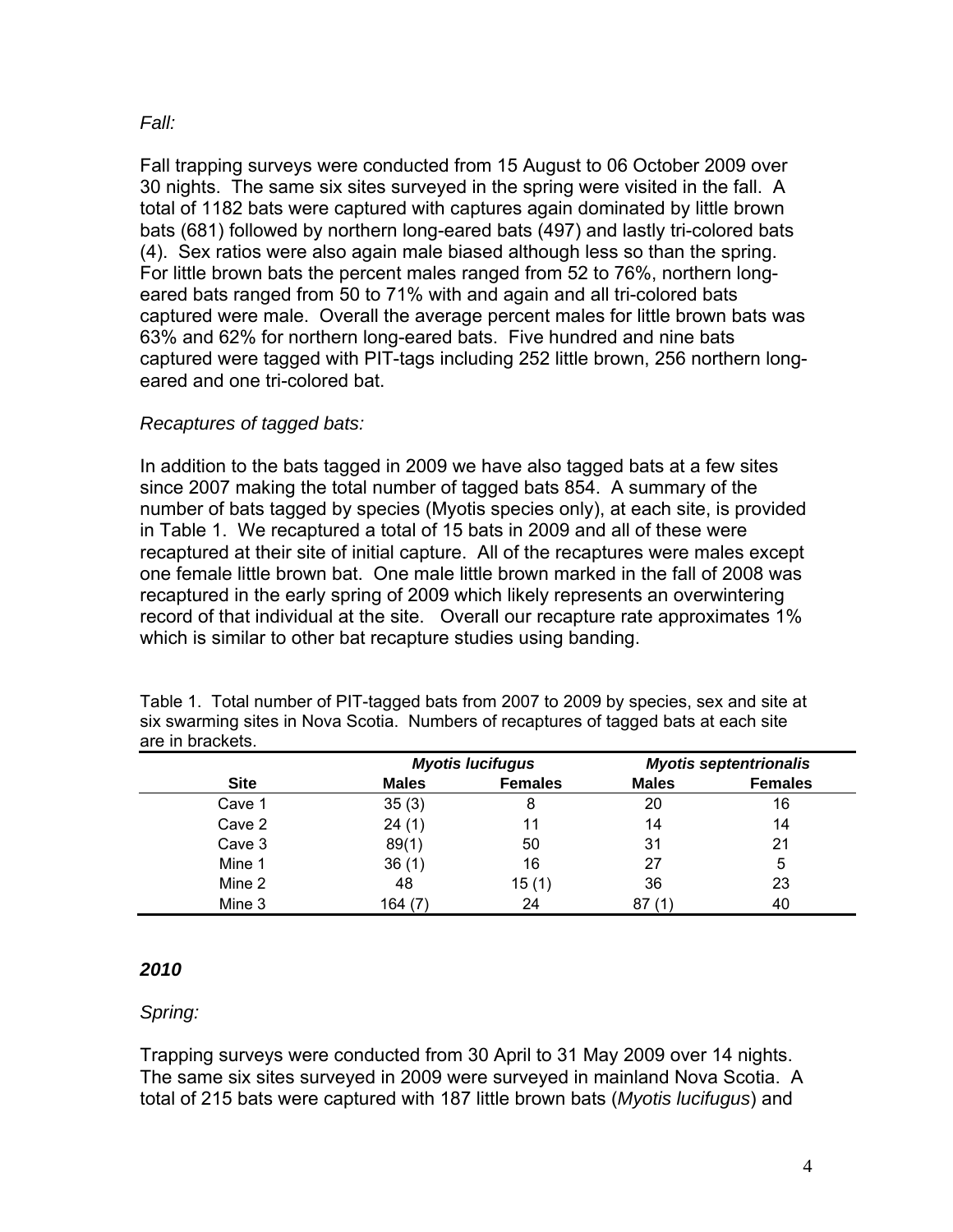28 northern long-eared bats (*M. septentrionalis*) captured. Similar to the previous spring, little browns dominated captures in composing 87% of all captures which is slightly higher than the 79% in 2009. Sex ratios were male biased with 82% male captures for northern long-eared bats, and 67% little brown bats. Little brown male capture bias is lower than the previous spring reflecting a lower percentage of males captured at Cave 3 where we captured 102 of a total 215 bats this spring. To supplement our initial tagging effort in 2009, we tagged 149 bats with passively-integrated transponder tags (PIT-tags) including 133 little brown and 16 northern long-eared bats.

In addition to our active harp trap surveys, this spring we implemented passive plate-antenna PIT-tag readers at the entrances to Mine 2 and Mine 3 in the later half of May. We also tested (successfully) and deployed harp traps with PIT-tag ring antenna embedded in the bag (2 per harp trap) which facilitated animals being trapped and then passively read as they escaped out the sides of the bag (termed PIT-harp readers). Therefore, recaptures for the spring includes bats either captured in hand and scanned, read passively via plate readers at entrances, or from reads on PIT-harp readers.

### *Recaptures of tagged bats:*

From fall 2007 to spring 2010 the total number of bats tagged was 1003. A summary of the number of bats tagged by species (Myotis species only) at each site, up to spring 2010, is provided in Table 2. We recaptured a total of 17 bats at two sites (Table 3) and all of these were recaptured at their site of initial capture. All recaptures were of adult male bats. We recorded two instances of individuals being tagged together on the same night and recaptured together on a different night. At Mine 2, the two male little browns were tagged on 02-Sep-2009 and were recaptured together on 29 May 2010. At Mine 3, two male little brown bats were initially tagged on 19 May 2009 with another male little brown that was initially tagged on 04-May-2009. These three bats were then recaptured together on 19 May 2010. Overall our recapture rate for spring 2010 is 1.6% which is similar to other bat recapture studies using banding.

|             |              | <b>Myotis lucifugus</b> | <b>Myotis septentrionalis</b> |                |  |
|-------------|--------------|-------------------------|-------------------------------|----------------|--|
| <b>Site</b> | <b>Males</b> | <b>Females</b>          | <b>Males</b>                  | <b>Females</b> |  |
| Cave 1      | 42           | 9                       | 20                            | 16             |  |
| Cave 2      | 25           | 11                      | 14                            | 14             |  |
| Cave 3      | 121          | 83                      | 34                            | 23             |  |
| Mine 1      | 45           | 18                      | 28                            | 5              |  |
| Mine 2      | 49           | 16                      | 36                            | 23             |  |
| Mine 3      | 207          | 27                      | 97                            | 40             |  |
| Total       | 489          | 164                     | 229                           | 121            |  |

Table 2. Total number of PIT-tagged bats from 2007 to spring 2010 by species, sex and site at six swarming and hibernation sites in Nova Scotia.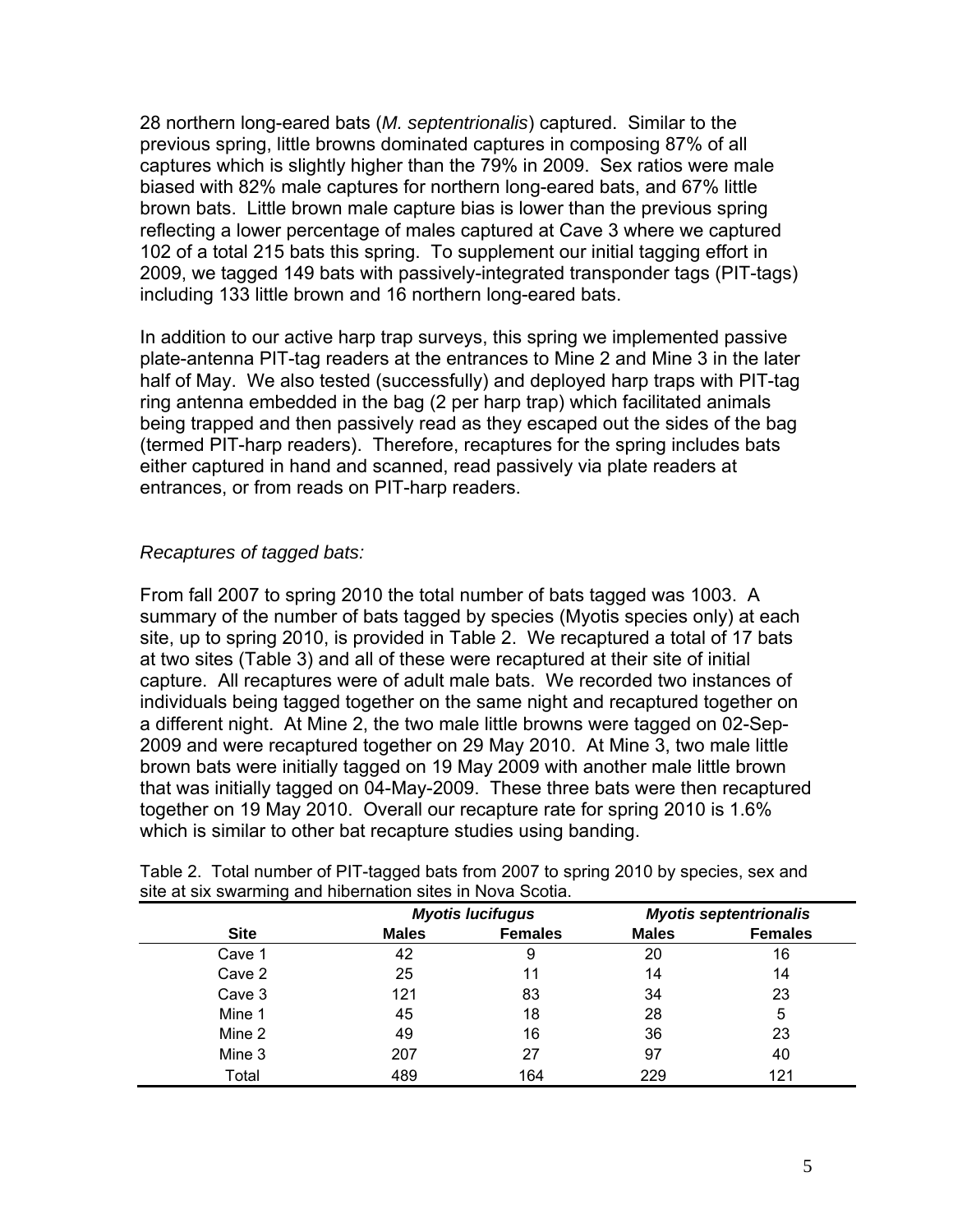| Mine 2<br>Mine 3          |                     |                     |                                                                                      |  |
|---------------------------|---------------------|---------------------|--------------------------------------------------------------------------------------|--|
| <b>M.</b> septentrionalis | <b>M.</b> lucifugus | <b>M.</b> lucifugus |                                                                                      |  |
|                           |                     |                     |                                                                                      |  |
|                           |                     |                     |                                                                                      |  |
|                           |                     |                     | were tagged in followed by the season recaptured in. All recaptured bats were males. |  |

Fall 2009 – Spring 2010 0 0 2

Within Spring 2010 **0** 1

Table 3. Recaptures of bats by species in Spring 2010 of bats at two swarming and hibernation sites in Nova Scotia. Recapture intervals reflect the initial season individuals

#### *Fall:*

Fall trapping surveys were conducted from 14 August to 03 October 2010 over 28 nights. In addition to the six sites in Nova Scotia, we also surveyed three sites in New Brunswick however this data is not presented. A total of 1000 bats were captured in Nova Scotia with captures dominated by little brown bats (565) similarly to 2009 (Fall 2009 58%, Fall 2010 57%; Table 4). This is followed by northern long-eared bats (430) and lastly tri-colored bats (5). Sex ratios were also again male biased. For little brown bats the percent males ranged from 46 to 67%, northern long-eared bats ranged from 50 to 67% and all tri-colored bats captured were male. Overall the average percentage of males for little brown bats was 54% and 59% for northern long-eared bats compared with fall 2009 with values of 63% and 62% respectively. This fall we PIT-tagged 215 bats including 120 little brown, 91 northern long-eared and 4 tri-colored bats. From 2007 to fall 2010 we have PIT-tagged a total of 1218 bats (Table 5).

|             |       | <b>Myotis lucifugus</b> | <b>Myotis septentrionalis</b> |         | <b>Perimyotis subflavus</b> |
|-------------|-------|-------------------------|-------------------------------|---------|-----------------------------|
| <b>Site</b> | males | females                 | males                         | females | males                       |
| Cave 1      | 8     | 8                       | 40                            | 23      |                             |
| Cave 2      | 15    | 16                      | 6                             | 6       |                             |
| Cave 3      | 56    | 52                      | 8                             | 4       |                             |
| Mine 1      | 79    | 81                      | 11                            | 11      |                             |
| Mine 2      | 44    | 51                      | 35                            | 20      |                             |
| Mine 3      | 103   | 52                      | 178                           | 88      | 3                           |
| Total       | 305   | 260                     | 278                           | 152     | 5                           |

Table 4. Total number of bats captured by sex and species at six swarming sites in Nova Scotia during fall 2010.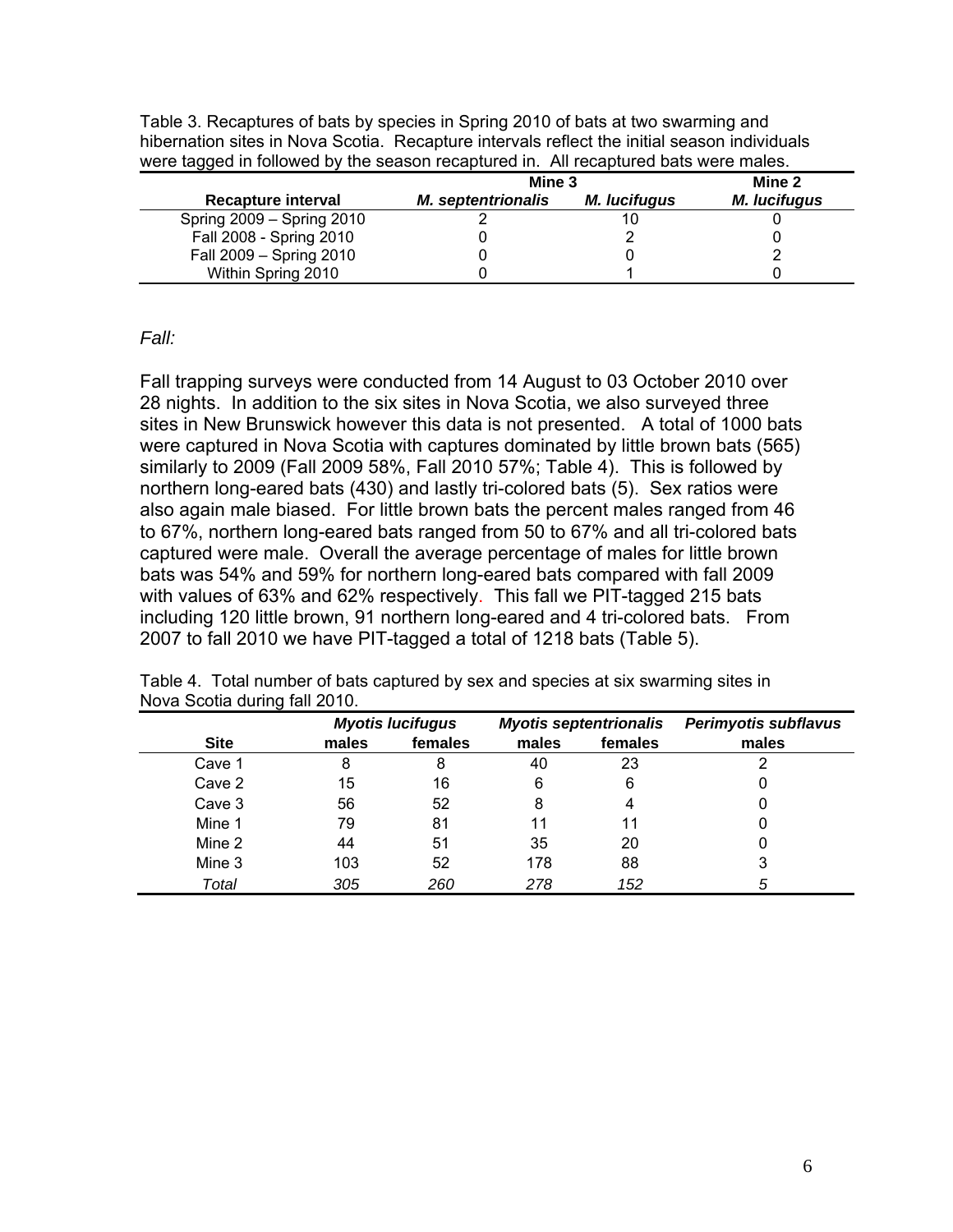|             |       | <b>Myotis lucifugus</b> |       | <b>Myotis septentrionalis</b> |  |
|-------------|-------|-------------------------|-------|-------------------------------|--|
| <b>Site</b> | males | females                 | males | females                       |  |
| Cave 1      | 49    | 9                       | 27    | 18                            |  |
| Cave 2      | 33    | 21                      | 16    | 15                            |  |
| Cave 3      | 135   | 98                      | 34    | 24                            |  |
| Mine 1      | 53    | 22                      | 29    | 6                             |  |
| Mine 2      | 54    | 23                      | 42    | 25                            |  |
| Mine 3      | 241   | 35                      | 143   | 62                            |  |
| Total       | 565   | 208                     | 291   | 150                           |  |

|  | Table 5. Total number of PIT-tagged bats from 2007 to fall 2010 by species, sex and |  |  |  |
|--|-------------------------------------------------------------------------------------|--|--|--|
|  | site at six swarming sites in Nova Scotia.                                          |  |  |  |

#### *Recaptures of tagged bats:*

We recaptured a total of 98 bats in 2010 at the 6 sites and all of these were recaptured at their site of initial capture except for 2 bats. The first exception is a female northern long-eared bat that was initially tagged on 02-Sep 2010. Tagging occurred at another swarming site (mine entrance) in a large mine complex that includes our site at Mine 2. This new swarming site was discovered as part of another student's research project in our lab that is inventorying new swarming sites on mainland NS. This bat was then later recaptured on 09 Sep 2010 at Mine 2 having moved an approximate 2.5 km from the initial site of capture and tagging. The second exception is a male northern long-eared bat that was tagged during the summer on 28 July 2010 along a forested trail in the vicinity of Mine 3 but away from the swarming site. This male was then recaptured on 04 October 2010 at the Mine 3 swarming site and therefore this represents a summer to fall movement.

Similar to spring 2010, recaptures in the fall encompass bats captured in hand and scanned, read passively via plate readers at entrances, or from reads on PIT-harp readers.

|                         | Mine 3      |             |             | Mine 2      | Cave 3      |
|-------------------------|-------------|-------------|-------------|-------------|-------------|
| Recapture interval      | <b>MYSE</b> | <b>MYLU</b> | <b>MYSE</b> | <b>MYLU</b> | <b>MYSE</b> |
| Fall 2008 - Fall 2010   |             | ۰.          |             |             |             |
| Spring 2009 - Fall 2010 |             | 10          |             |             |             |
| Fall 2009 - Fall 2010   | 10          | 13          |             |             |             |
| Spring 2010 - Fall 2010 |             | 10          |             |             |             |
| Within Fall 2010        |             |             |             |             |             |

Table 6. Recaptures of bats by species in Fall 2010 of bats at three swarming sites in Nova Scotia. Recapture intervals reflect the initial season individuals were tagged in followed by the season recaptured in

Note MYSE = *Myotis septentrionalis:* northern long-eared bat MYLU = *Myotis lucifugus:* little brown bat

Recaptures in the fall were predominantly males at 91% and 75% for little brown and northern long-eared bats respectively. This is not unexpected as we consistently capture and therefore tag more males in both the spring and fall.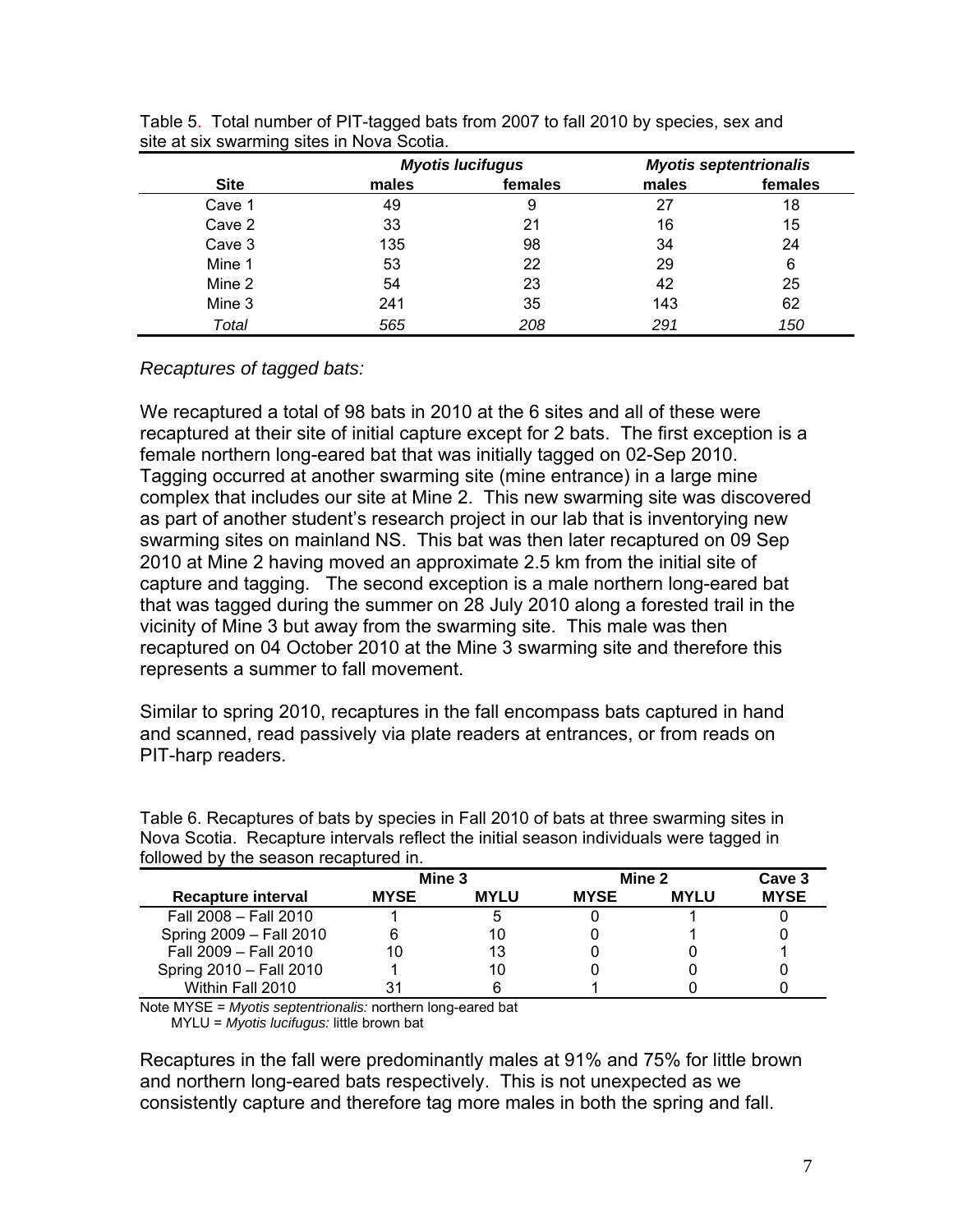We recorded seven instances of individuals being tagged together on the same night and subsequently recaptured together on a different night. This included 4 pairs of male northern long-eared bats (1 pair of adults, 2 pairs of juveniles, 1 pair of a juvenile and an adult). A mixed sex pair of late stage juveniles of northern long-eared bats was also recaptured together 6 nights after they were tagged together. Two pairs of adult male little brown bats were also recaptured with one pair tagged in fall of 2008 and the other tagged in spring of 2010 thus representing associations that span intervals of greater than a year. Overall our recapture rate for fall 2010 increased to 8.0% from 1% in the fall 2009.

### *Presentations:*

Results of the work on the project were presented at the 39<sup>th</sup> Annual North American Symposium on Bat Research in November (2009) in Portland, Oregon.

### *Future Work:*

We plan to conduct active trapping surveys again in the spring and fall (2011) to continue to accrue recapture records of tagged bats. PIT-harp readers will be installed again at a subset of sites to facilitate passive recording of individuals to increase our recapture success. We will also take additional DNA samples from captured bats and may tag more individuals at sites during the trapping surveys. In the fall of 2011 we will again trap at 3-4 sites in New Brunswick to obtain additional DNA samples to include into the regional genetic study. We may include additional surveys in Nova Scotia at new swarming sites identified from work this past year to enhance the geographic scope of the genetic study.

Laboratory work has begun on the genetic portion of the study with DNA extractions currently in progress. This work is being carried out in the Frasier Molecular Lab at Saint Mary's University. In the 2011 we will begin developing multiplex polymerase chain reactions to efficiently genotype individuals at 8-12 microsatellite loci.

### *Acknowledgements:*

Outstanding assistance with fieldwork was provided by A. Park, A. Lowe, A. Hudson, M. Makowska , M. West, J. McCarron, J. Randall, L. Farrow, L. Lawrence, R. Hearn, and Z. Czenze. We gratefully thank the following organizations for contributing funding and logistical support for this research:

- American Society of Mammalogists Grants-in-aid of Research Program
- Canadian Wildlife Federation
- New Brunswick Museum: F.M. Christie Research Grant in Zoology
- New Brunswick Wildlife Trust Fund